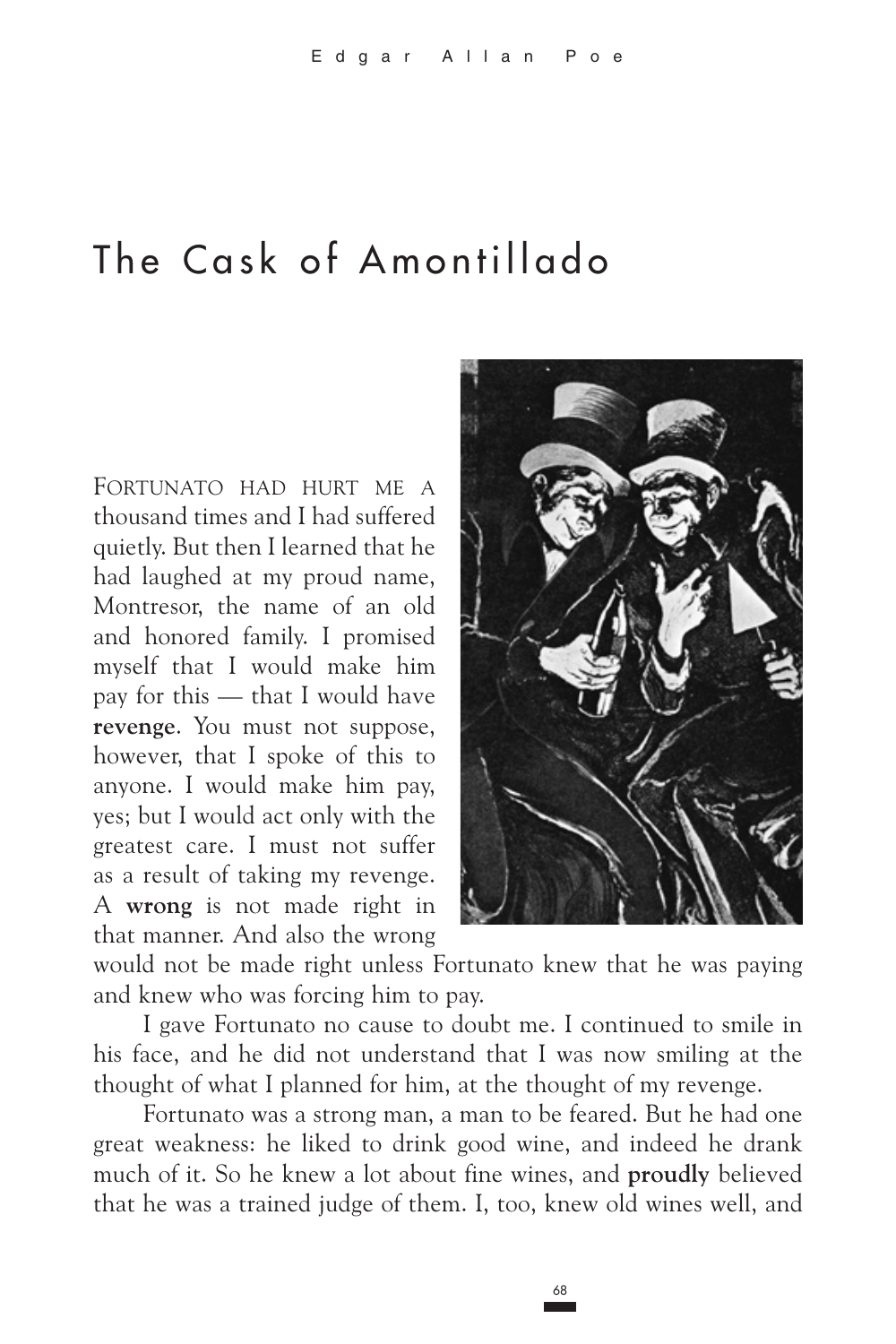I bought the best I could find. And wine, I thought, wine would give me my revenge!

It was almost dark, one evening in the spring, when I met Fortunato in the street, alone. He spoke to me more **warmly** than was usual, for already he had drunk more wine than was good for him. I acted pleased to see him, and I shook his hand, as if he had been my closest friend.

"Fortunato! How are you?"

"Montresor! Good evening, my friend."

"My dear Fortunato! I am indeed glad that I have met you. I was just thinking of you. For I have been tasting my new wine. I have bought a full **cask** of a fine wine which they tell me is Amontillado. But…."

"Amontillado! Quite impossible."

"I know. It does not seem possible. As I could not find you I was just going to talk to Luchresi. If anyone understands wines it is Luchresi. He will tell me…."

"Luchresi? He does not know one wine from another!"

"But they say he knows as much about wines as you know."

"Ho! — Come. Let us go."

"Go where?"

"To your **vaults**. To taste the wine."

"No, my friend, no. I can see that you are not well. And the vaults are cold and wet."

"I do not care. Let us go. I'm well enough. The cold is nothing. Amontillado! Someone is playing games with you. And Luchresi! Ha! Luchresi knows nothing about wines, nothing at all."

As he spoke, Fortunato took my arm, and I allowed him to **hurry**  me to my great stone **palace**, where my family, the Montresors, had lived for centuries. There was no one at home. I had told the **servants**  that they must not leave the palace, as I would not return until the following morning and they must care for the place. This, I knew, was enough to make it certain that they would all leave as soon as my back was turned.

I took down from their places on the wall two **brightly** burning lights. I gave one of these to Fortunato and led him to a wide doorway. There we could see the stone steps going down into the darkness.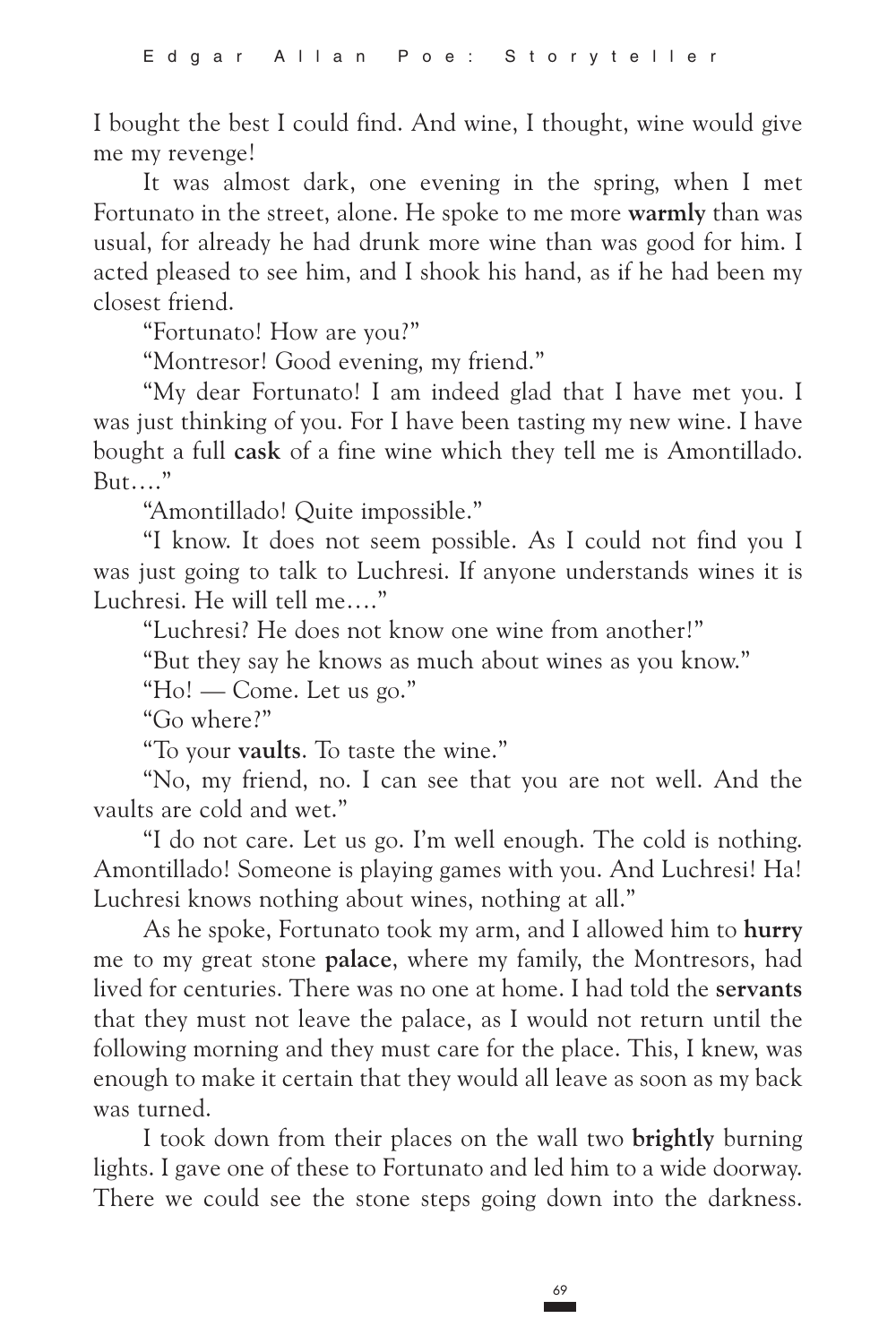Asking him to be careful as he followed, I went down before him, down under the ground, deep under the old walls of my palace. We came finally to the bottom of the steps and stood there a moment together. The earth which formed the floor was cold and hard. We were entering the last resting place of the dead of the Montresor family. Here too we kept our finest wines, here in the cool, dark, still air under the ground.

Fortunato's step was not sure, because of the wine he had been drinking. He looked **uncertainly** around him, trying to see through the thick darkness which pushed in around us. Here our brightly burning lights seemed weak indeed. But our eyes soon became used to the darkness. We could see the bones of the dead lying in large piles along the walls. The stones of the walls were wet and cold.

From the long rows of bottles which were lying on the floor, among the bones, I chose one which contained a very good wine. Since I did not have anything to open the bottle with, I struck the stone wall with it and broke off the small end. I offered the bottle to Fortunato.

"Here, Fortunato. Drink some of this fine Medoc. It will help to keep us warm. Drink!"

"Thank you, my friend. I drink to the dead who lie sleeping around us."

"And I, Fortunato — I drink to your long life."

"Ahh! A very fine wine, indeed! But the Amontillado?"

"It is farther on. Come."

We walked on for some time. We were now under the river's bed, and water fell in drops upon us from above. Deeper into the ground we went, past still more bones.

"Your vaults are many, and large. There seems to be no end to them."

"We are a great family, and an old one. It is not far now. But I can see you are **trembling** with the cold. Come! Let us go back before it is too late."

"It is nothing. Let us go on. But first, another drink of your Medoc!"

I took up from among the bones another bottle. It was another wine of a fine quality, a De Grâve. Again I broke off the neck of the

70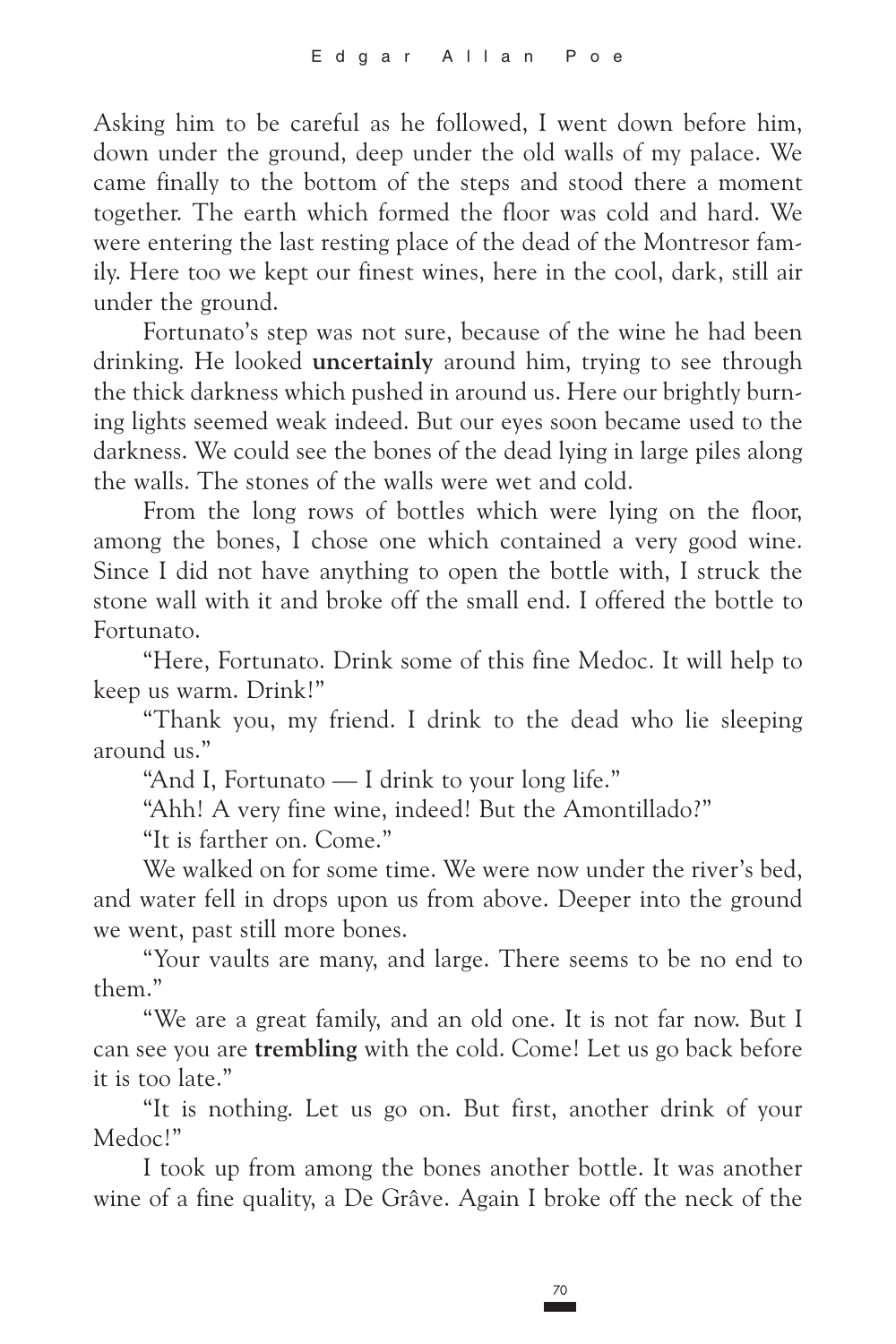bottle. Fortunato took it and drank it all without stopping for a breath. He laughed, and threw the empty bottle over his shoulder.

We went on, deeper and deeper into the earth. Finally we arrived at a vault in which the air was so old and heavy that our lights almost died. Against three of the walls there were piles of bones higher than our heads. From the fourth wall someone had pulled down all the bones, and they were spread all around us on the ground. In the middle of the wall was an opening into another vault, if I can call it that — a little room about three feet wide, six or seven feet high, and perhaps four feet deep. It was hardly more than a hole in the wall.

"Go on," I said. "Go in; the Amontillado is in there."

Fortunato continued to go forward, uncertainly. I followed him immediately. Soon, of course, he reached the back wall. He stood there a moment, facing the wall, surprised and wondering. In that wall were two heavy iron rings. A short chain was hanging from one of these and a lock from the other. Before Fortunato could guess what was happening, I closed the lock and chained him **tightly** to the wall. I stepped back.



"Fortunato," I said. "Put your hand against the wall. You must feel how the water runs over it. Once more I ask you, please, will you not go back? No? If not, then I must leave you. But first I must do everything I can for you."

"But…But the Amontillado?"

"Ah, yes, yes indeed; the Amontillado."

As I spoke these words I began to search among the bones. Throwing them to one side I found the stones which earlier I had taken down from the wall. Quickly I began to build the wall again, covering the hole where Fortunato stood trembling.

"Montresor! What are you doing!?"